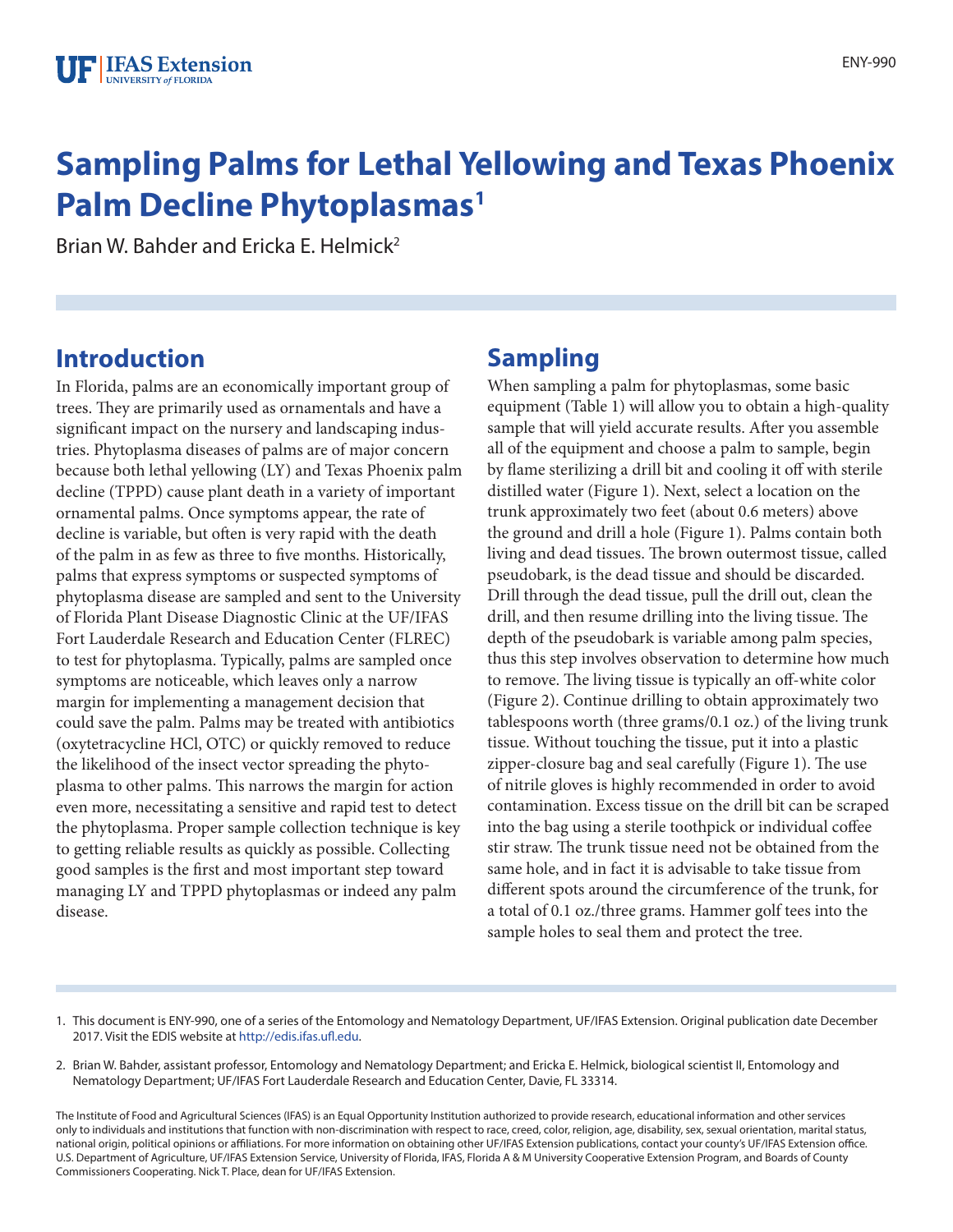In order to eliminate cross contamination, if samples are to be taken from more than one tree, then the drill bit must be sterilized between samples by rinsing it with distilled water, flame sterilizing it, and cooling it off with more sterile distilled water before proceeding to the next tree. Label sample bags with the date and locality (Figure 1). All samples taken in the field must be stored immediately in a cooler with ice packs to keep them cold and away from sunlight. Number the samples sequentially and store them in a refrigerator until they are ready to be submitted. If it is at all possible, it is recommended to send samples overnight the day they are taken.



Figure 1. Protocol for palm trunk sampling to test for LY and TPPD phytoplasmas: Heat sterilization of drill bit before drilling for trunk tissue (A), Rinsing drill bit to remove excess tissue/cool after heat sterilization (B), Site selection and removal of the pseudobark so that trunk tissue can be accessed (C), Drilling hole and taking sample of living trunk tissue (D), Properly labeled bag with trunk tissue from symptomatic palm (E). Credits: Brian Bahder



Figure 2. Cross-section of Sabal palmetto trunk highlighting pseudobark and living trunk tissue; note that the thickness of psuedobark will vary among palm species. Credits: Brian Bahder

#### **Submitting Samples**

Complete a Sample Submission form and send it with the samples in the overnight package. The form for submitting palm samples to test for phytoplasma diseases can be found at http://flrec.ifas.ufl.edu/featured-3-menus/research-/ entomology-and-nematology/.

Send samples overnight to the following address:

Attn: Dr. Brian Bahder

University of Florida Fort Lauderdale Research and Education Center Vector Entomology Lab 3205 College Avenue Davie, FL 33314-7719